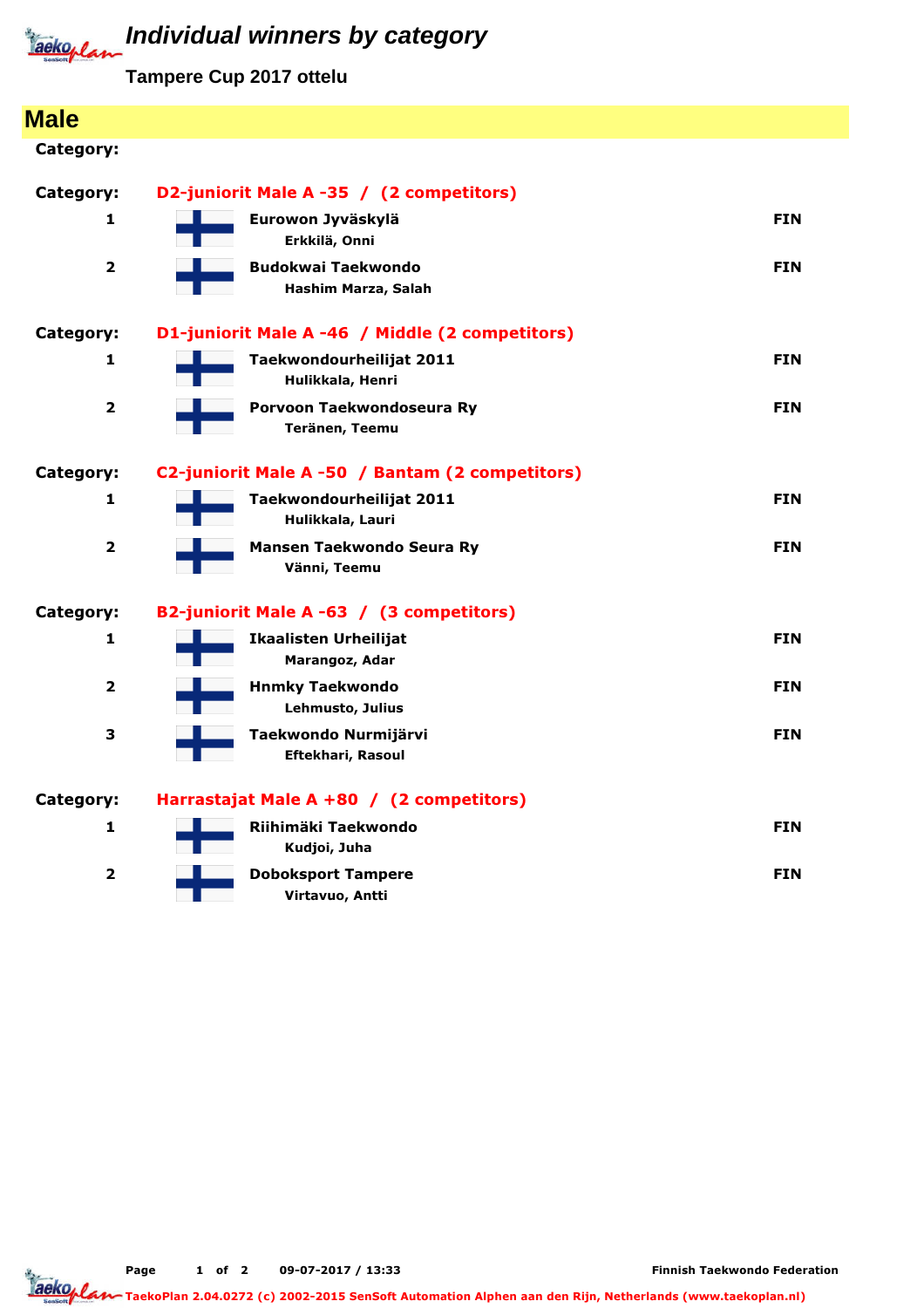## **Individual winners by category**

**Tampere Cup 2017 ottelu**

| <b>Female</b>           |                                                        |            |  |  |  |  |  |  |
|-------------------------|--------------------------------------------------------|------------|--|--|--|--|--|--|
| Category:               | D2-juniorit Female A -45 / (2 competitors)             |            |  |  |  |  |  |  |
| 1                       | Herttoniemen Taekwondo Hwang<br>Korte, Jessica         | <b>FIN</b> |  |  |  |  |  |  |
| $\overline{\mathbf{2}}$ | Liedon ja Auran Taekwondo<br>Hagelberg, Vilma          | <b>FIN</b> |  |  |  |  |  |  |
| Category:               | D1-juniorit Female A -30 / Bantam (2 competitors)      |            |  |  |  |  |  |  |
| 1                       | Porvoon Taekwondoseura Ry<br>Rämö, Jenna               | <b>FIN</b> |  |  |  |  |  |  |
| $\overline{\mathbf{2}}$ | <b>Yong Taekwondo</b><br><b>Teini, Nelly</b>           | <b>FIN</b> |  |  |  |  |  |  |
| Category:               | C2-juniorit Female A -42 / Fly (2 competitors)         |            |  |  |  |  |  |  |
| 1                       | Liedon ja Auran Taekwondo<br>Hagelberg, Vilma          | <b>FIN</b> |  |  |  |  |  |  |
| $\overline{\mathbf{2}}$ | <b>Yong Taekwondo</b><br>Välimäki, Tiia                | <b>FIN</b> |  |  |  |  |  |  |
| Category:               | C2-juniorit Female A -52 / Feather (2 competitors)     |            |  |  |  |  |  |  |
| 1                       | Porvoon Taekwondoseura Ry<br>Siltala, Mira             | <b>FIN</b> |  |  |  |  |  |  |
| $\overline{\mathbf{2}}$ | Porvoon Taekwondoseura Ry<br>Ravaska, Inka             | <b>FIN</b> |  |  |  |  |  |  |
| Category:               | C2-juniorit Female A -58 / Light (2 competitors)       |            |  |  |  |  |  |  |
| 1                       | <b>Espoo Hwarang Team Ry</b><br>Tilgmann, Gisela       | <b>FIN</b> |  |  |  |  |  |  |
| $\overline{\mathbf{2}}$ | <b>Yong Taekwondo</b><br>Nummelin, Salli               | <b>FIN</b> |  |  |  |  |  |  |
| Category:               | B2-juniorit Female A -63 / (2 competitors)             |            |  |  |  |  |  |  |
| 1                       | <b>Ikaalisten Urheilijat</b><br>Rajaniemi, Pinja       | <b>FIN</b> |  |  |  |  |  |  |
| $\overline{\mathbf{2}}$ | <b>Espoo Hwarang Team Ry</b><br>Uuskoski, Patricia     | <b>FIN</b> |  |  |  |  |  |  |
| Category:               | Harrastajat Female A -67 / (3 competitors)             |            |  |  |  |  |  |  |
| 1                       | <b>Tikkurilan Taekwondo Hwang</b><br>Rouhiainen, Terhi | <b>FIN</b> |  |  |  |  |  |  |
| $\overline{\mathbf{2}}$ | Hausjärvi Hong Taekwondo Ry<br>Toro, Heli              | <b>FIN</b> |  |  |  |  |  |  |
| 3                       | <b>Doboksport Tampere</b><br>Raatikainen, Nina         | <b>FIN</b> |  |  |  |  |  |  |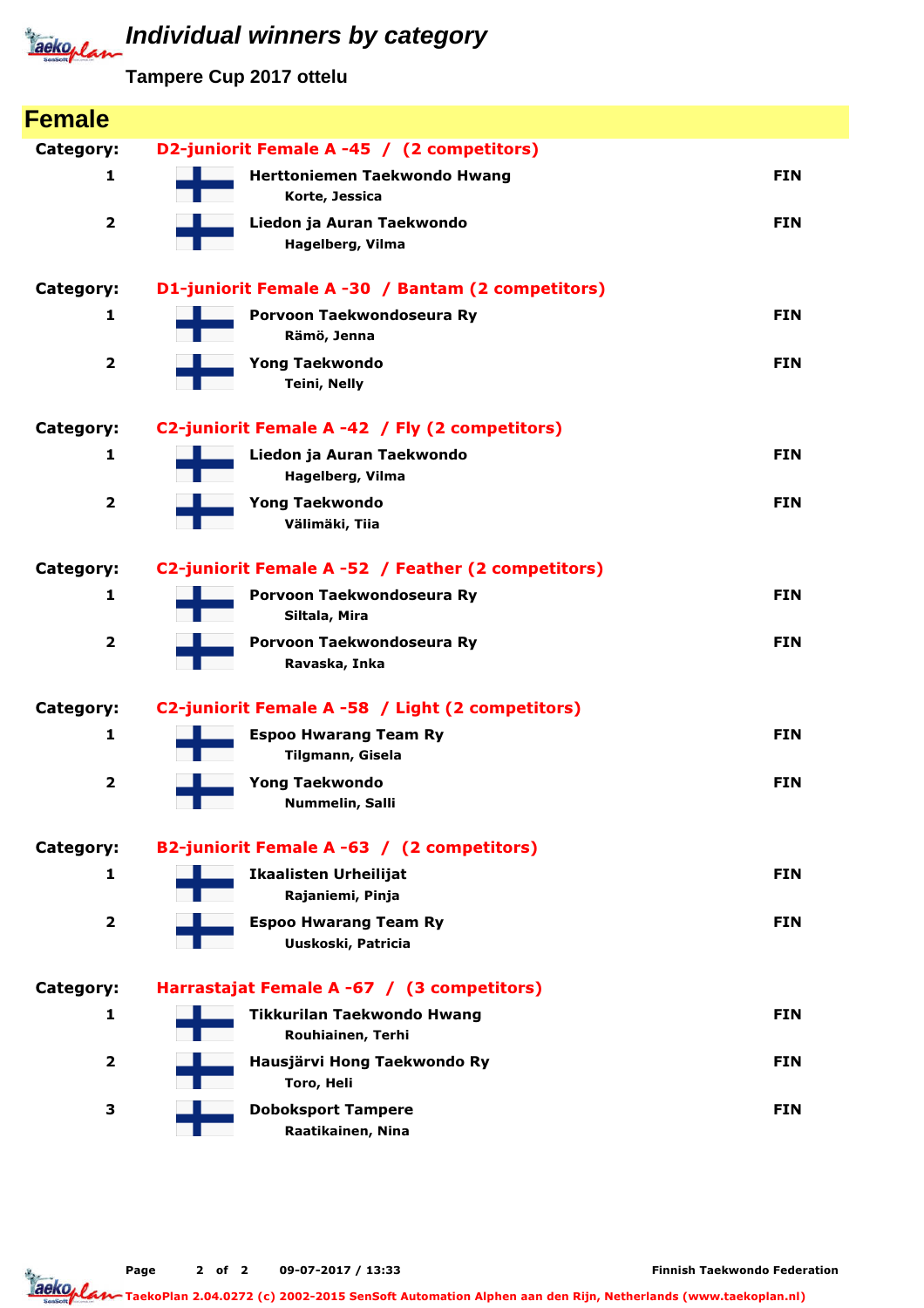

## **Poule Ranking Tampere Cup 2017 ottelu**

**E1-M-A -26**

| Competitor             | Team                         | Cntry        | <b>Fights</b>           | Win            | Equal       | Loss           | <b>Points</b>  | Points res. |                | Ind.points   |                |
|------------------------|------------------------------|--------------|-------------------------|----------------|-------------|----------------|----------------|-------------|----------------|--------------|----------------|
| 1. Hashim Marza, Marko | <b>Budokwai Taekwondo</b>    | <b>FIN</b>   | $\overline{\mathbf{2}}$ | $\overline{2}$ | $\mathbf 0$ | $\mathbf{0}$   | 4              | 43          | 3              | $\mathbf 0$  | $\overline{0}$ |
| 2. Tammila, Verneri    | <b>Budokwai Taekwondo</b>    | <b>FIN</b>   | $\overline{2}$          | 1              | $\mathbf 0$ |                | $\overline{2}$ | 22          | 22             | $\mathbf 0$  | $\mathbf 0$    |
| 3. Rämö, Jens          | Porvoon Taekwondoseura Ry    | <b>FIN</b>   | $\overline{2}$          | $\mathbf{0}$   | $\mathbf 0$ | $\overline{2}$ | $\mathbf{0}$   | 1           | 41             | $\mathbf 0$  | $\mathbf 0$    |
| $E1-F-A$<br>$-34$      |                              |              |                         |                |             |                |                |             |                |              |                |
| Competitor             | <b>Team</b>                  | Cntry        | <b>Fights</b>           | Win            | Equal       | Loss           | <b>Points</b>  | Points res. |                | Ind.points   |                |
| 1. Hyyrynmäki, Alina   | <b>Doboksport Tampere</b>    | <b>FIN</b>   | $\overline{\mathbf{2}}$ | $\overline{2}$ | $\mathbf 0$ | $\mathbf 0$    | 4              | 14          | $\overline{2}$ | $\mathbf 0$  | $\mathbf 0$    |
| 2. Kudjoi, Sanni       | Riihimäki Taekwondo          | <b>FIN</b>   | $\overline{2}$          | 1              | $\mathbf 0$ |                | $\overline{2}$ | 18          | 23             | $\pmb{0}$    | $\mathbf 0$    |
| 3. Nummelin, Helka     | <b>Yong Taekwondo</b>        | <b>FIN</b>   | $\overline{\mathbf{2}}$ | $\mathbf{0}$   | $\mathbf 0$ | $\overline{2}$ | $\mathbf{0}$   | 14          | 21             | $\mathbf{0}$ | $\overline{0}$ |
| $D2-M-A$<br>$-30$      |                              |              |                         |                |             |                |                |             |                |              |                |
| <b>Competitor</b>      | <b>Team</b>                  | <b>Cntry</b> | <b>Fights</b>           | Win            | Equal       | Loss           | <b>Points</b>  | Points res. |                | Ind.points   |                |
| 1. Holopainen, Lassi   | Taekwondourheilijat 2011     | <b>FIN</b>   | $\mathbf{3}$            | 3              | $\mathbf 0$ | $\mathbf 0$    | 6              | 71          | 21             | $\mathbf 0$  | $\overline{0}$ |
| 2. Tilgmann, Nikolaj   | <b>Espoo Hwarang Team Ry</b> | <b>FIN</b>   | $\mathbf{3}$            | $\overline{2}$ | $\mathbf 0$ |                | 4              | 50          | 26             | $\mathbf{0}$ | $\mathbf{0}$   |
| 3. Suominen, Aatu      | <b>Budokwai Taekwondo</b>    | <b>FIN</b>   | $\mathbf{3}$            | 1              | $\pmb{0}$   | $\overline{2}$ | $\overline{2}$ | 34          | 55             | $\mathbf 0$  | $\mathbf 0$    |
| 4. Liuko, Markus       | Taekwondourheilijat 2011     | <b>FIN</b>   | $\mathbf{3}$            | $\mathbf{0}$   | $\mathbf 0$ | 3              | $\mathbf{0}$   | 13          | 66             | $\mathbf 0$  | $\mathbf 0$    |

TaekoPlan 2.04.0272 (c) 2002-2015 SenSoft Automation Alphen aan den Rijn, Netherlands (www.taekoplan.nl)